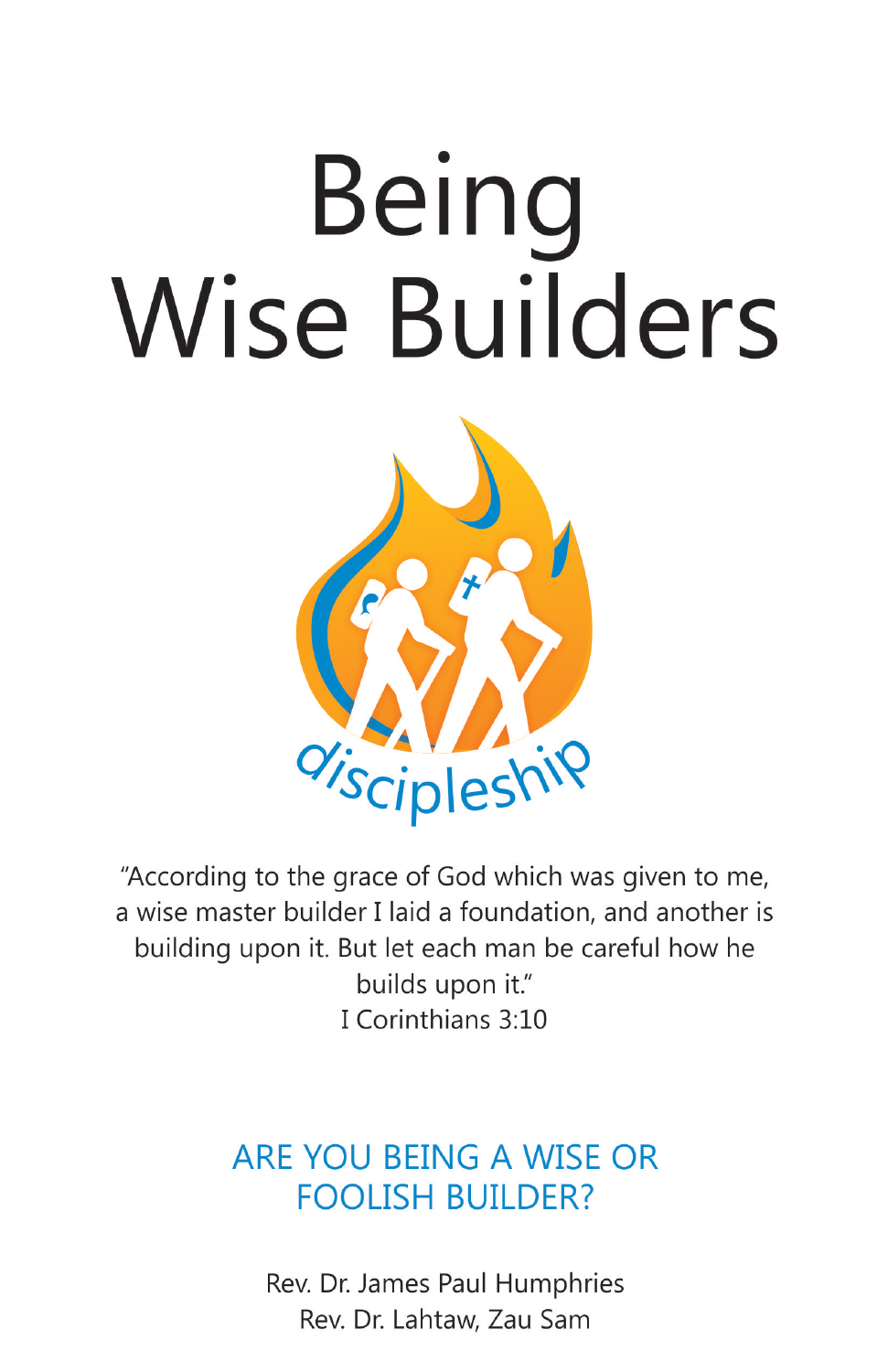#### TITLE: **BEING WISE BUILDERS**

#### ISBN: 978-1-927468-09-8

#### COPYRIGHT © 2011 DR. JAMES PAUL HUMPHRIES

All rights reserved. No part of this publication may be reproduced, stored in a retrieval system or transmitted, in any form, or by any means, electronic, mechanical, photocopying, recording, or otherwise, without the prior written permission of Project L.A.M.B.S. Publications.

Author: Dr. James Paul Humphries

Editor: Dominique Kozarchuk

Copy-editor: Gilbert Demers

Cover Design / Layout: Sarah Van Pelt

Printed in Canada by:

 Project L.A.M.B.S. International Inc. Box 20569 Steinbach, MB Canada R5G 1R9 E-mail: projectlambs@mts.net

Unless otherwise indicated, Scripture quotations are from the New American Standard Bible, © The Lockman Foundation 1960, 1962, 1963, 1968, 1971, 1973, 1975, 1977, 1995.

April 15, 2012 First Edition

Leadership Series **Book 10**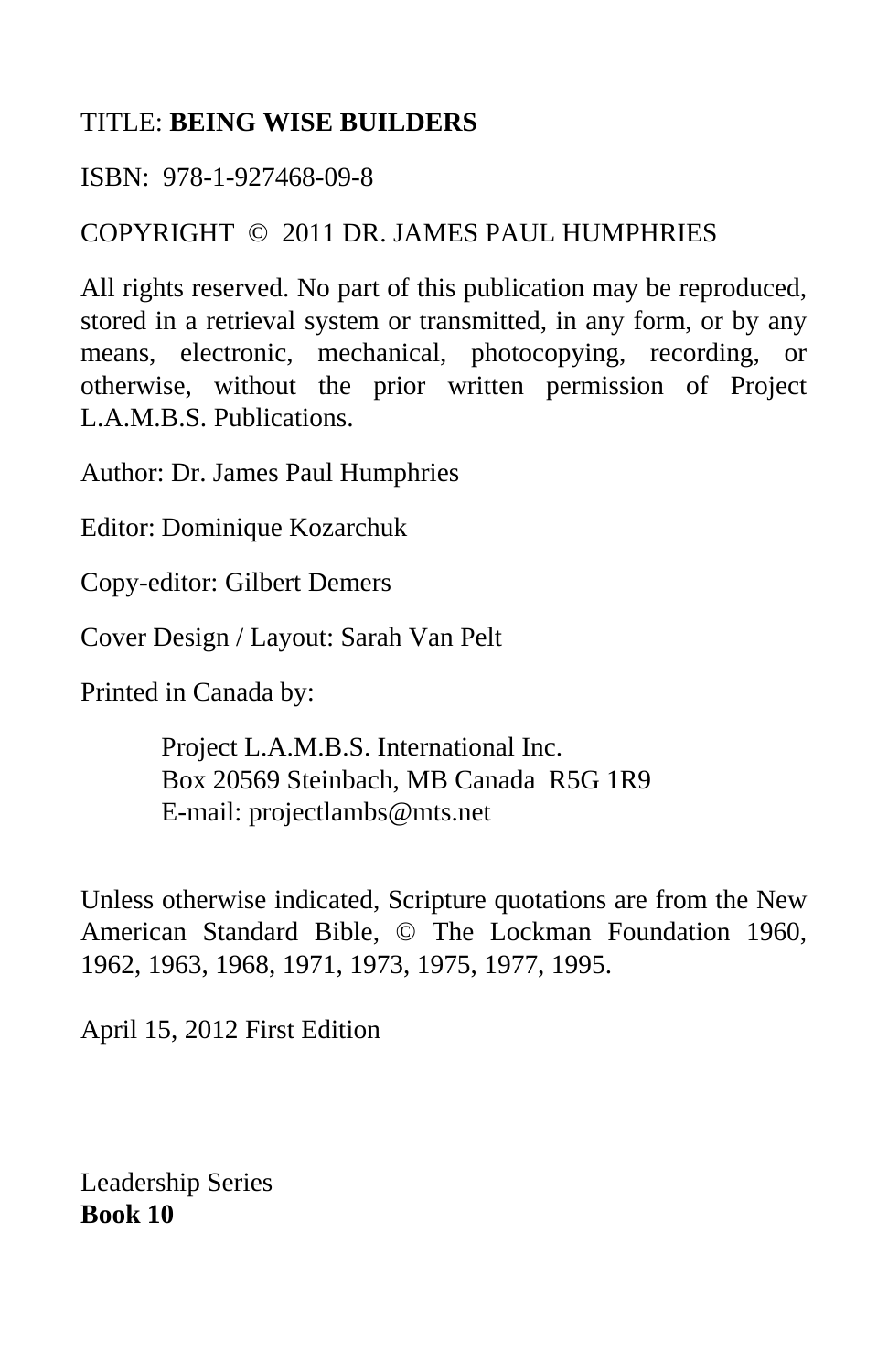## **CONTENTS**

| <b>Preface</b><br><b>Introduction</b><br>Wise builder knows how to build.<br>$\bf{I}$<br>II Wise builder prepares a good foundation.<br>III Wise builder knows there will be challenges.<br>IV Wise builder knows there are foolish builders. | 3<br>4<br>7<br>10<br>14<br>17 |                     |    |
|-----------------------------------------------------------------------------------------------------------------------------------------------------------------------------------------------------------------------------------------------|-------------------------------|---------------------|----|
|                                                                                                                                                                                                                                               |                               | <b>Conclusion</b>   | 21 |
|                                                                                                                                                                                                                                               |                               | <b>Application</b>  | 22 |
|                                                                                                                                                                                                                                               |                               | <b>Reflection</b>   | 22 |
|                                                                                                                                                                                                                                               |                               | <b>Meditation</b>   | 24 |
|                                                                                                                                                                                                                                               |                               | <b>Memorization</b> | 24 |
| <b>Prayer</b>                                                                                                                                                                                                                                 | 25                            |                     |    |
| Appendix:                                                                                                                                                                                                                                     |                               |                     |    |
| a. Sermon                                                                                                                                                                                                                                     | 26                            |                     |    |
| <b>b. God, builder of Nations</b>                                                                                                                                                                                                             | 29                            |                     |    |
| <b>Discipleship Reflections</b>                                                                                                                                                                                                               | 32                            |                     |    |
| <b>Discipleship / Leadership Booklets</b>                                                                                                                                                                                                     | 35                            |                     |    |
| <b>Project L.A.M.B.S. International</b>                                                                                                                                                                                                       | 36                            |                     |    |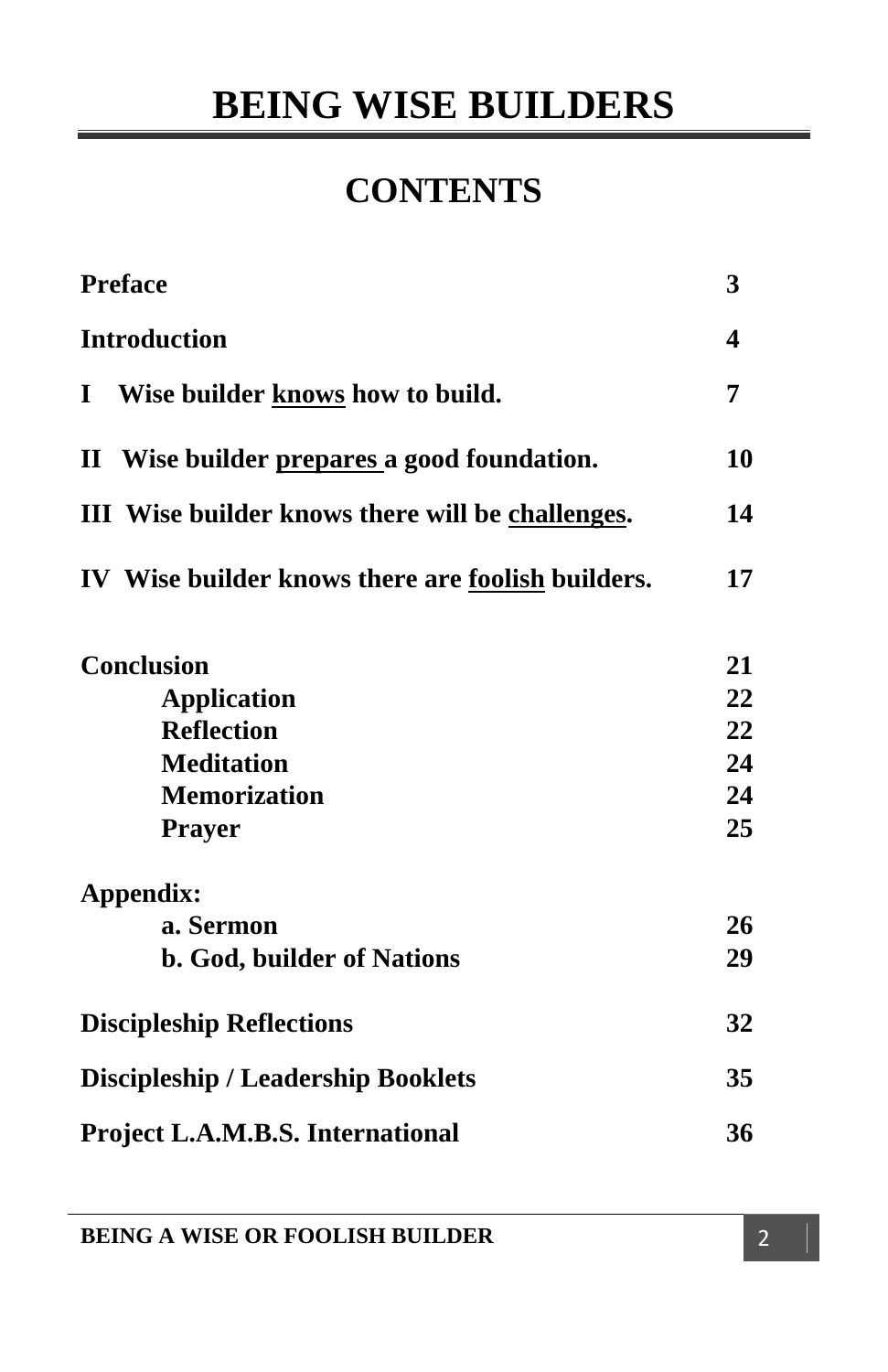#### **PREFACE**

 Welcome to the discipleship / leadership series. These little booklets were designed to give basic information concerning various topics about our Christian faith in Christ Jesus.

 The purpose of this series is to stimulate thought and to foster a clearer understanding of discipleship and servant leadership. These booklets can be used as a discussion tool for personal study, family devotion, youth meetings or in cell groups. Our hope is that this information will stir the readers and encourage them to go deeper into personal research and study.

 Our desire is that these booklets will be a blessing to the reader and a tool that can be shared with others as a gift of encouragement.

 Please feel free to mail or e-mail us for more copies or to just write to us with any feedback concerning the content of these studies. We hope you enjoy this offering of knowledge and experience. We pray that Christ will draw you into an ever deeper personal relationship with Himself as you study.

Your servants in Christ,

Rev. Dr. James and Hkaw Win Humphries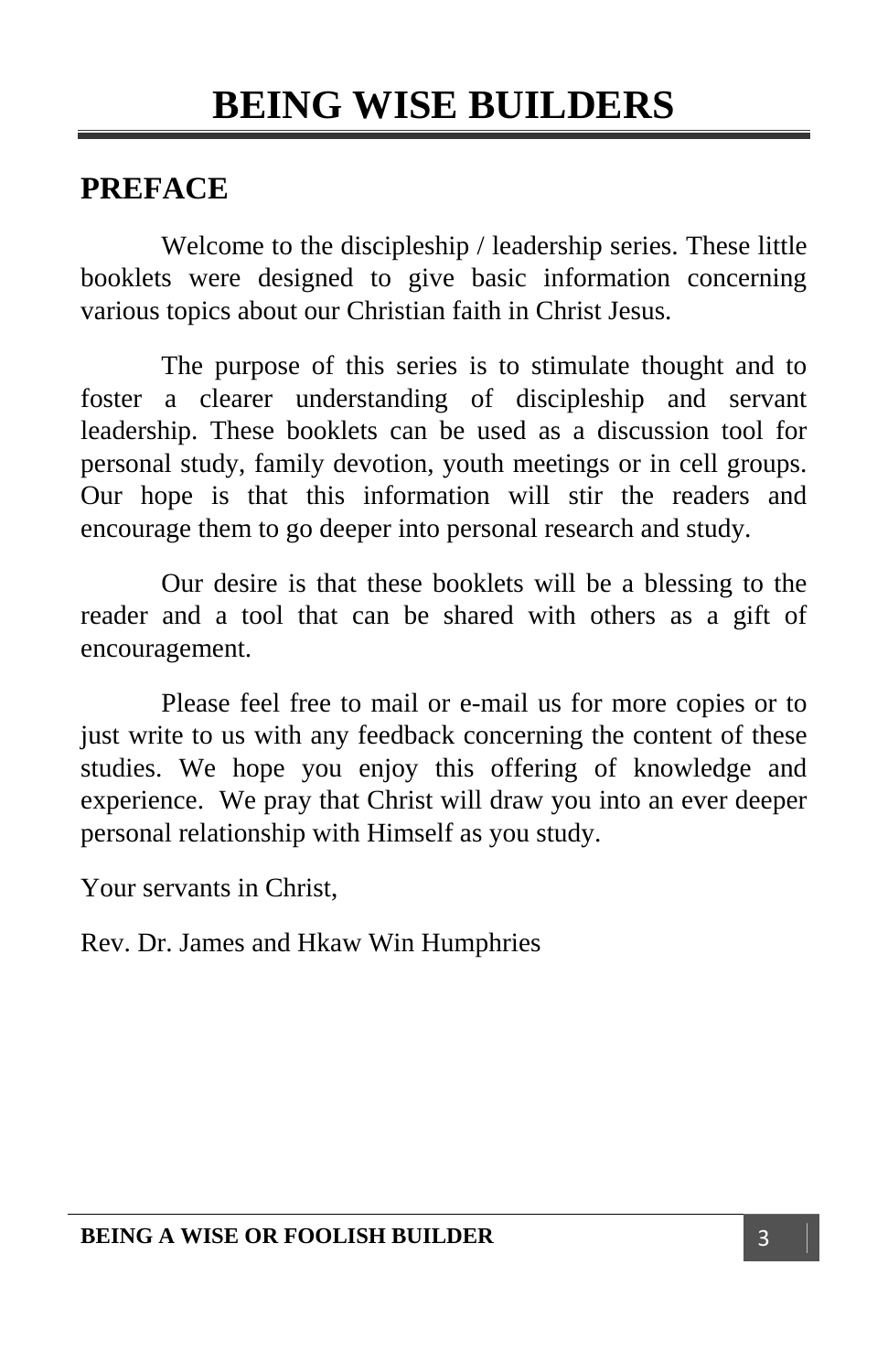#### **INTRODUCTION:**

It seems today that wherever one goes someone is building something. It seems to be the law of nature that we either need to build or repair something that we use or live in. The thing that we sometimes forget is that we are all builders in one way or another. All peoples are either a builder or a maintainer. Mankind has been created with a body, (our physical part), soul (our mind and emotion) and spirit (our heart). We often do not realize that not only have we built things in the past but we are also building in our lives today and we need to see that those things which we have already built will affect our tomorrows.

 The man, Jesus was a great teacher and one thing He did was to help people to build their lives as a person (body, soul and spirit). One of His ways of teaching was through the use of parables. Parables are known to be an earthly truth that when studied contains a heavenly meaning also. One of Christ's purposes for coming to the earth was to shed more light on who His Father is and to get people to understand more about the Kingdom of Heaven.

 Jesus came to give teaching to all those who would listen. Truth that often had various levels of meaning. A truth that would be passed on from one generation to many others to come. Principles that would affect the body (physical), soul (mind) and the spirit (heart) all aspects of the whole man.

One of these parables was given to us by Jesus on how we should be "Wise Builders". It is recorded for us in the book of Matthew and in the book of Luke.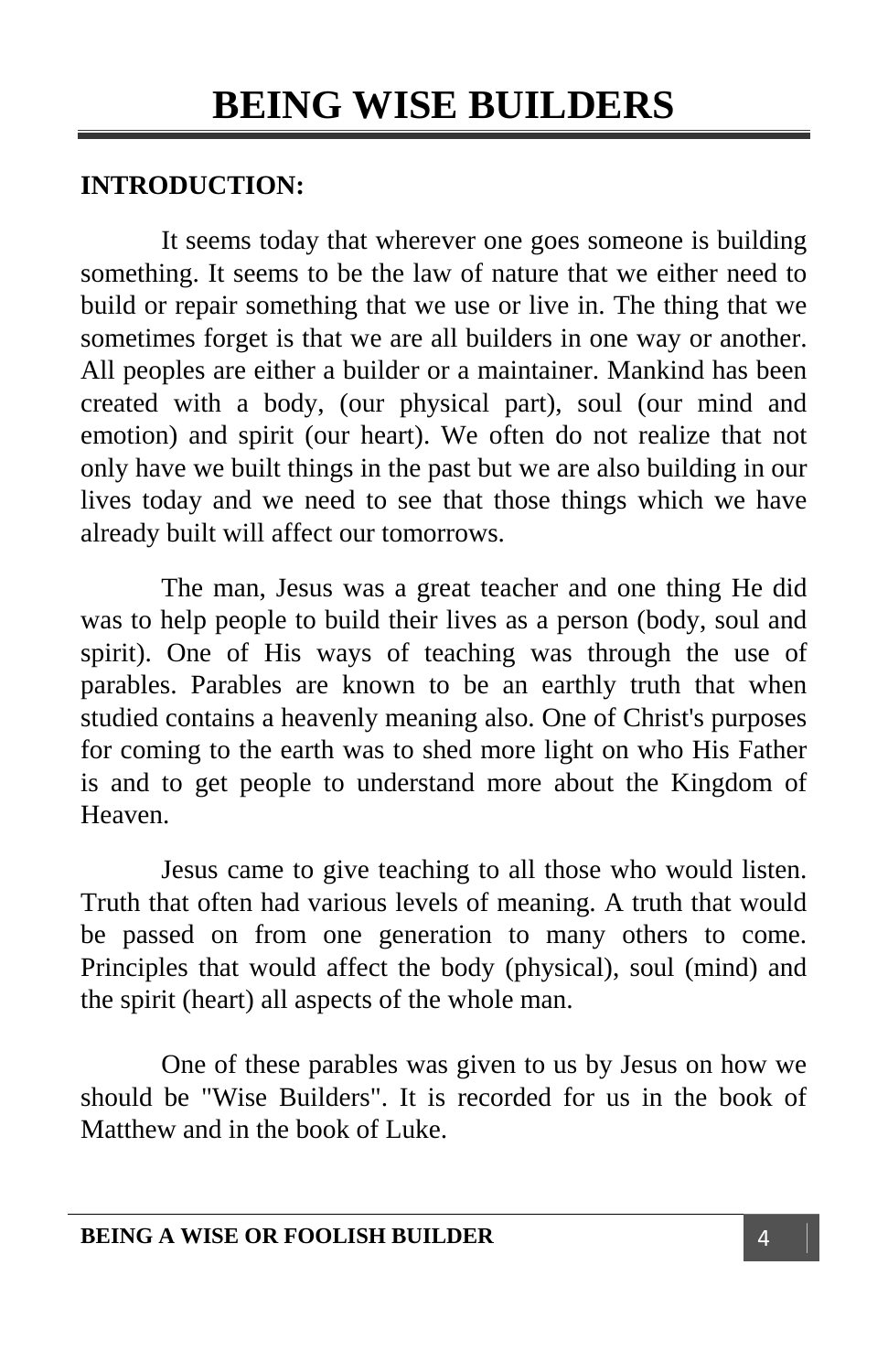*"Therefore everyone who hears these words of Mine and acts on them, may be compared to a wise man who built his house on the rock. 25"And the rain fell, and the floods came, and the winds blew and slammed against that house; and yet it did not fall, for it had been founded on the rock. 26"Everyone who hears these words of Mine and does not act on them, will be like a foolish man who built his house on the sand. 27"The rain fell, and the floods came, and the winds blew and slammed against that house; and it fell—and great was its fall."* Matthew 7:24-27

 *"Why do you call Me, 'Lord, Lord,' and do not do what I say? 47"Everyone who comes to Me and hears My words and acts on them, I will show you whom he is like: 48he is like a man building a house, who dug deep and laid a foundation on the rock; and when a flood occurred, the torrent burst against that house and could not shake it, because it had been well built. 49"But the one who has heard and has not acted accordingly, is like a man who built a house on the ground without any foundation; and the torrent burst against it and immediately it collapsed, and the ruin of that house was great."* Luke 6:46-49

 The context of this teaching was given to the hearers in a broader picture of teaching. Jesus was telling them about how they should not judge one another. Plus when they pray they need to be people who are willing to ask, to seek and to keep knocking before the thrown of God. He taught them that the way to God was not broad but narrow. Many people travel the broad way but the true way was narrow, were few choose to go. Finally He tells them that a true tree that belongs to Christ will bear fruit that will bring honour and glory to God.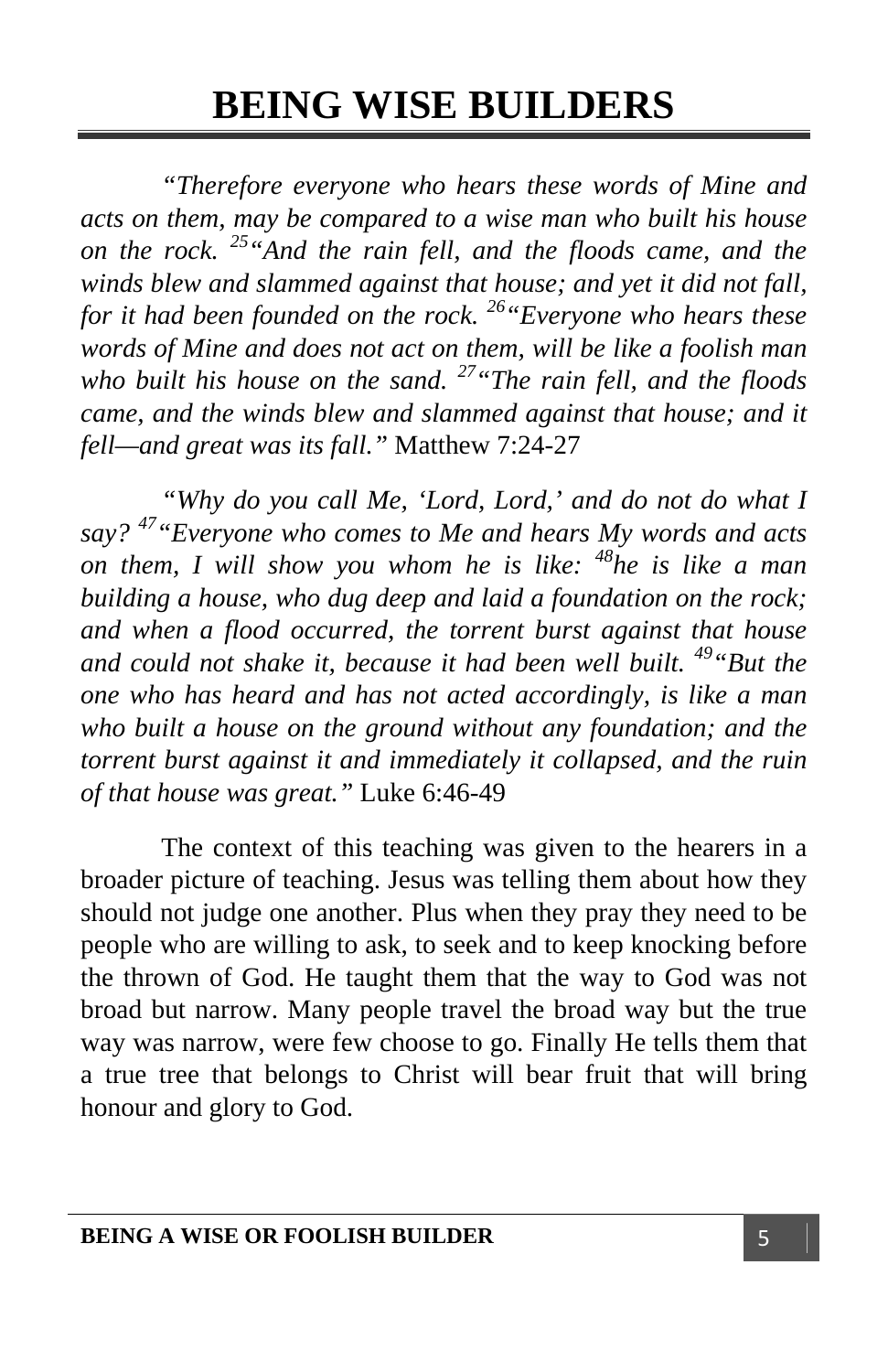For our teaching on being a "Wise Builder" there are seven important words that will help us to understand this parable that Christ gave to the disciple and others who were listening.

 **Wise:** intelligent, astute, clever, prudent, sensible.

 **Builder:** designer, draughtsman, planner, engineer.

 **Foundation:** base, basic groundwork, underpinning.

**Practice:** rehearsal, exercise, preparation, training, run through.

- **Know:** be acquainted with, be familiar with, identify, recognize, discern, distinguish, see, tell, understand, be aware of, comprehend, grasp, experience.
- **House:** home, residence, dwelling, abode, accommodation, shelter, family.

**Foolish:** stupid, silly, idiotic, unwise, thoughtless, irrational.

We can also see from the Luke account that this "wise builder" was in response to why people call Him "Lord Lord" and then do not do what He says to them to do. Jesus wanted to show that if you call Him "Lord Lord" you are saying that He is your teacher and if this is so, why then are they not building according to His ways and truths.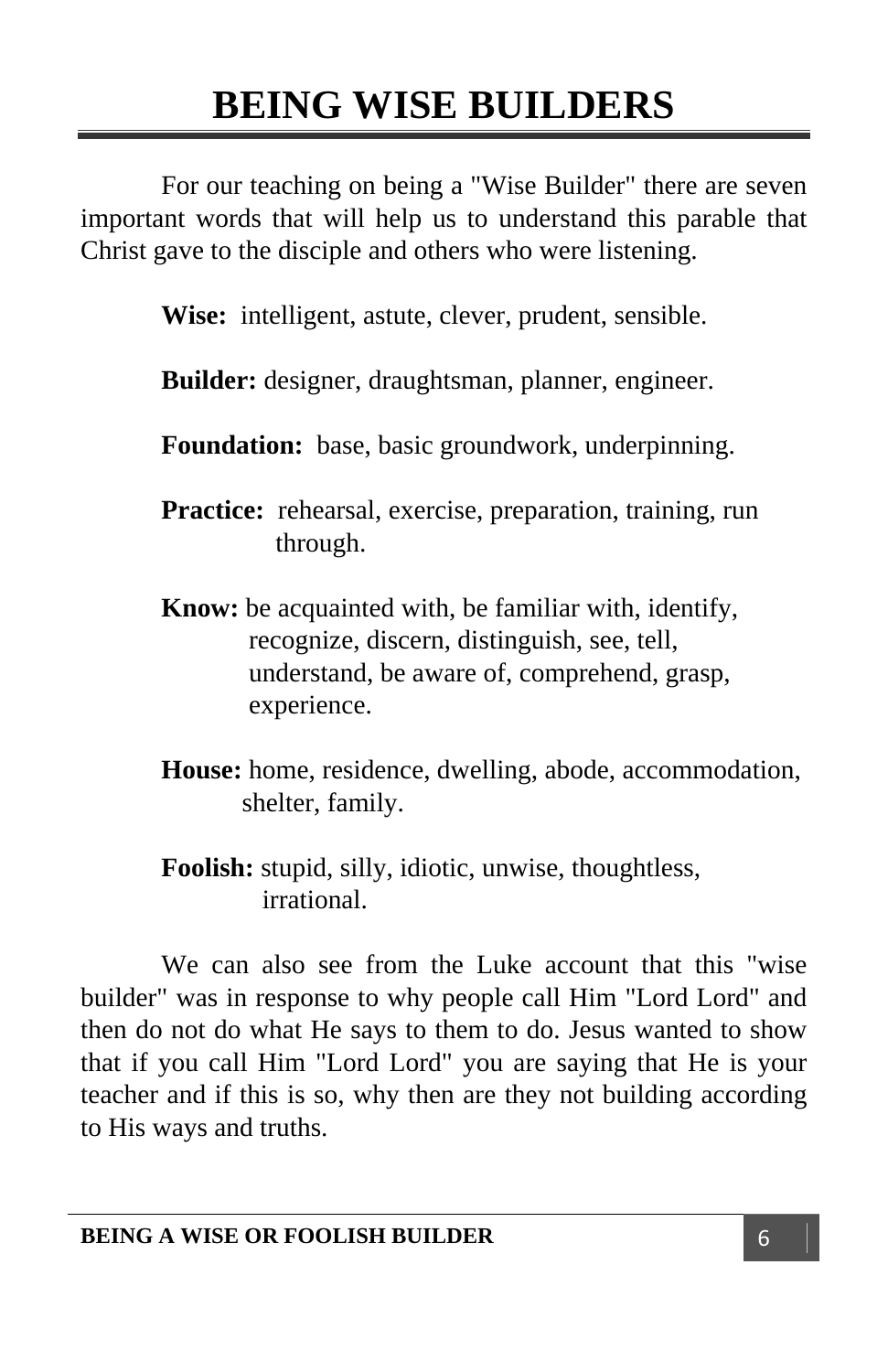Jesus was questioning the way they have been laying their foundation and what kind of a house or home have they been erecting for them and their family to live in.

When one studies this parable we can see that there are at least four truths that we can learn about when it comes to being a **"Wise Builder".** 

### **First, A "Wise Builder" knows how to build.**

 We need to learn that he is a person who hears. He takes time to listen and to learn from others, whether through study or on the job training. There are no short cuts to learning and it is no different when it comes to being a wise builder. Even if you are gifted there is always more to learn. Learning about a trade or about your spiritual gifts or just how to live out your everyday life. It will take time and the learning process should never end until your life comes to an end.

 The things we can hear can come from people, but they can come from reading and studying about a given topic. What we take in is often what we will build our life and the lives of our family on.

 Listening is important for the disciple to look at because information comes at us all the time from a variety of ways. When we hear we also need to discern from what is right or wrong. Not all information is true. It can contain truth but when one looks at the bigger picture we may see that there is more misdirection. That the truth that one thought was true does not line up with the Word of God.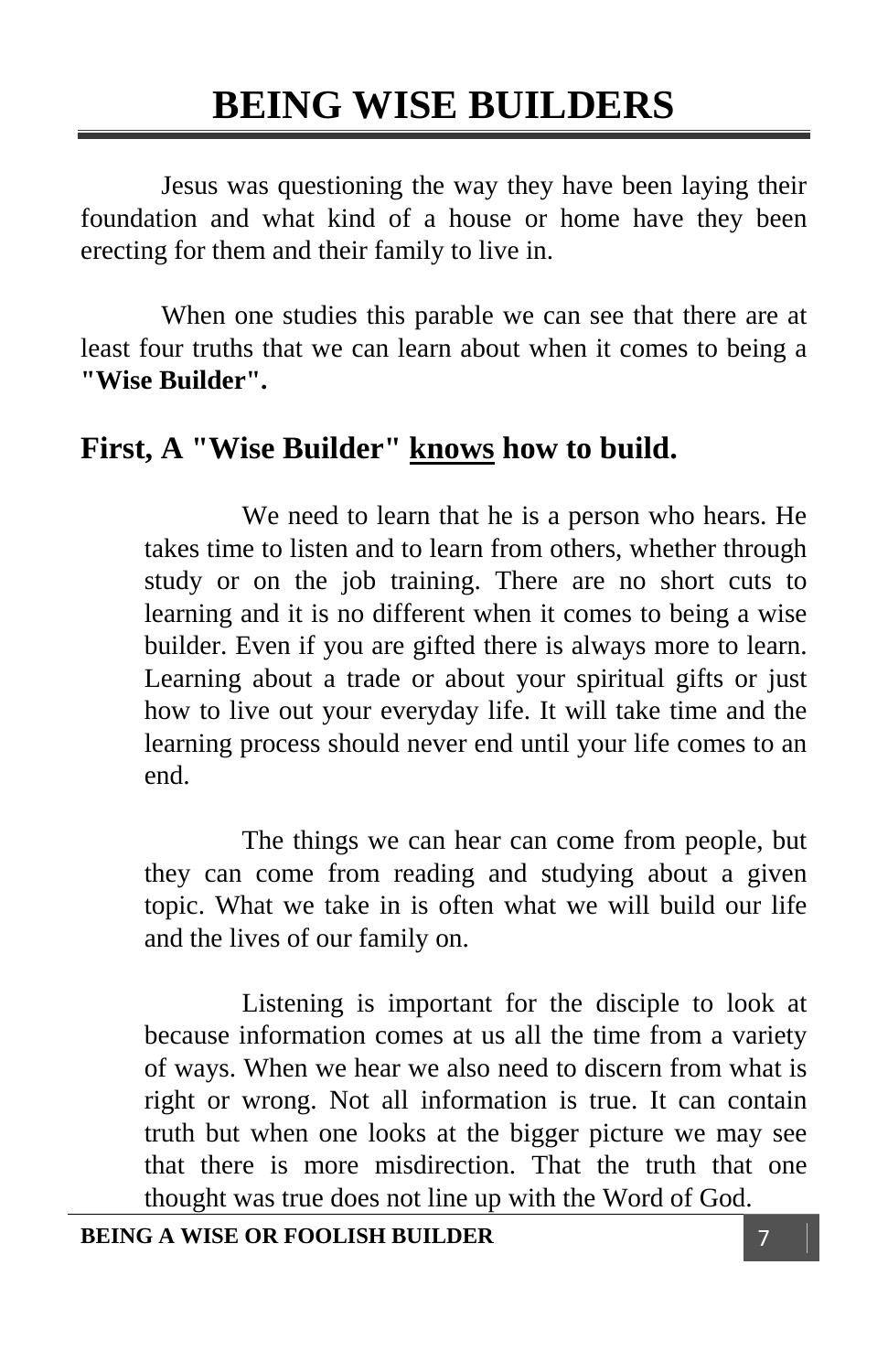James tell us to be quick to hear and slow to speak (James 1:19). It is important to take time and think and meditate on the information we are hearing. We must train ourselves not only to listen to people, but also to open up our hearts to hear what the Holy Spirit is saying to us. He is our great comforter and teacher sent to us by the Father above.

 Second he does according to what he hears. He gets wisdom and understanding and then does what he has learned. To learn about something new and then choose not to use it is foolish. We need to put action to our words and do that which is right. Too often one thing gets promised but then something else gets done. Or we do not do what we have been told or instructed to do. We say, "yes, yes" and then do what is easy or best for us. Often our human nature takes us down a pathway of "least resistance", but if we are planning to do something, we should purpose in our heart to do it with excellence.

 A wise builder will want to be connected to other wise builders who can mentor and show them how they should be building both physically, mentally and spiritually. Being mentored is key to growth and building one life. We can learn so much from others. It is also important that we learn from the history of other people's blessings and mistakes.

 Thirdly, he continues to practice what he has learned. He does it over and over again until he can do it well. Many people seemed to be allergic to the idea of practice. We are willing to do it in some areas where it has been designation as something we must do to graduate in a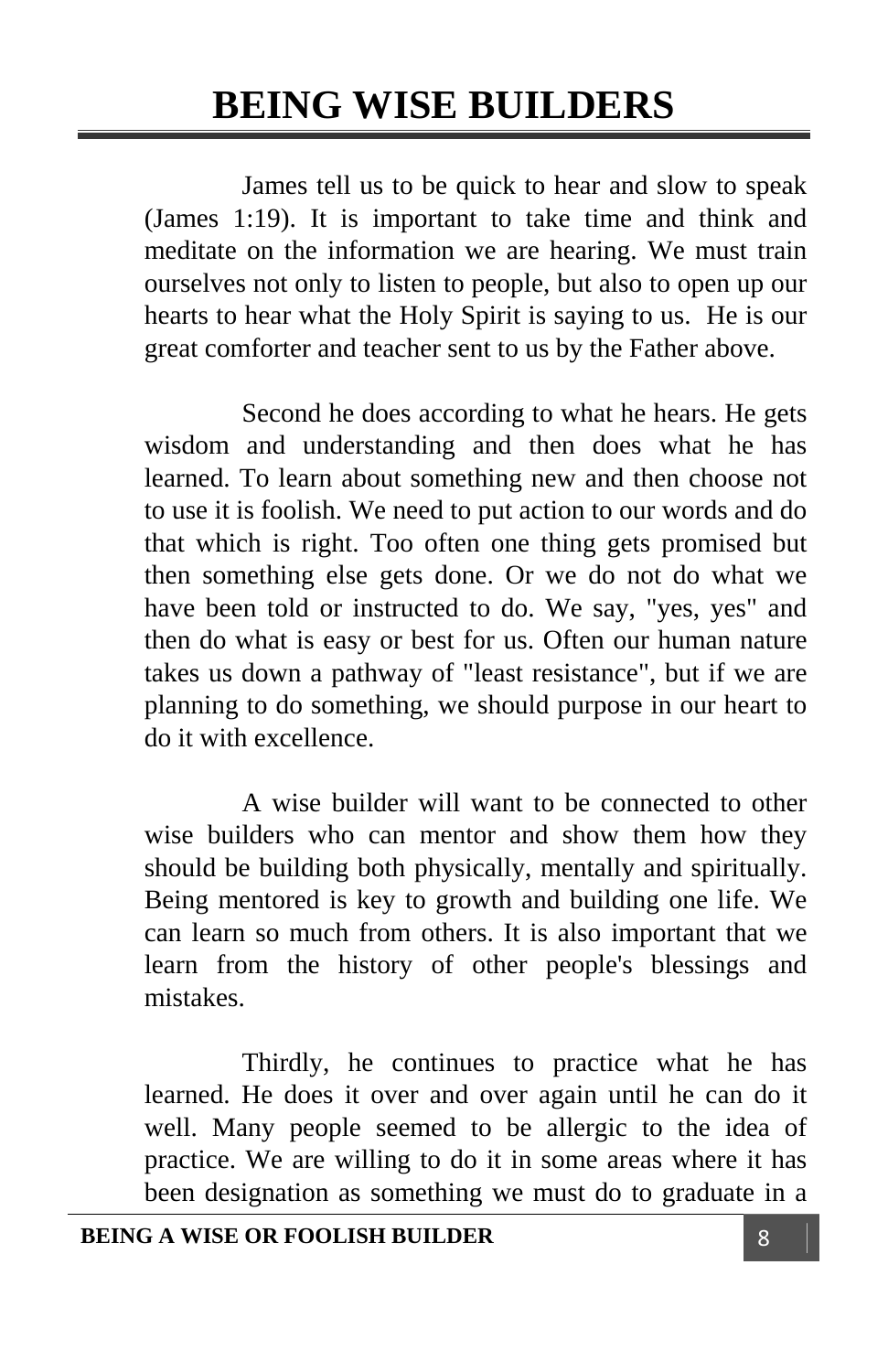certain field. But all too often we avoid practicing unless it is important for prestige or financial gain.

 Practice helps to develop good habits in the person. Practice also brings the person to doing a set of tasks without much thought or effort. There is an old saying, "practice makes perfect".

 The wise builder must take time to practice if they hope to become good at what they are all called to do.

 Whether it's a physical, emotional or spiritual endeavor we all need to practice so that we may become better at what the Lord has called us to do. We sometimes say that we need to practice over and over again, until we can do it in our sleep. Olympic athletes practice and compete with the hope that they will get to a standard that they can be the best in the world. For some athletes they practice over and over again for some type of competition that may last only 10 seconds in duration. That is commitment to a goal of excellence and all disciples should be striving for excellence in everything they build and do.

 Finally because he now has the knowledge and experience, he often is asked to build and to help others to build also. All skills need to be passed on to others. As we become wiser, we soon will be called upon to share with others what we have learned. We should not be trying to keep trade secrets but where we can and especially in the church we should be helping others to get to a deeper relationship and walk with Christ. We should be willing and even step aside where others become more skilful then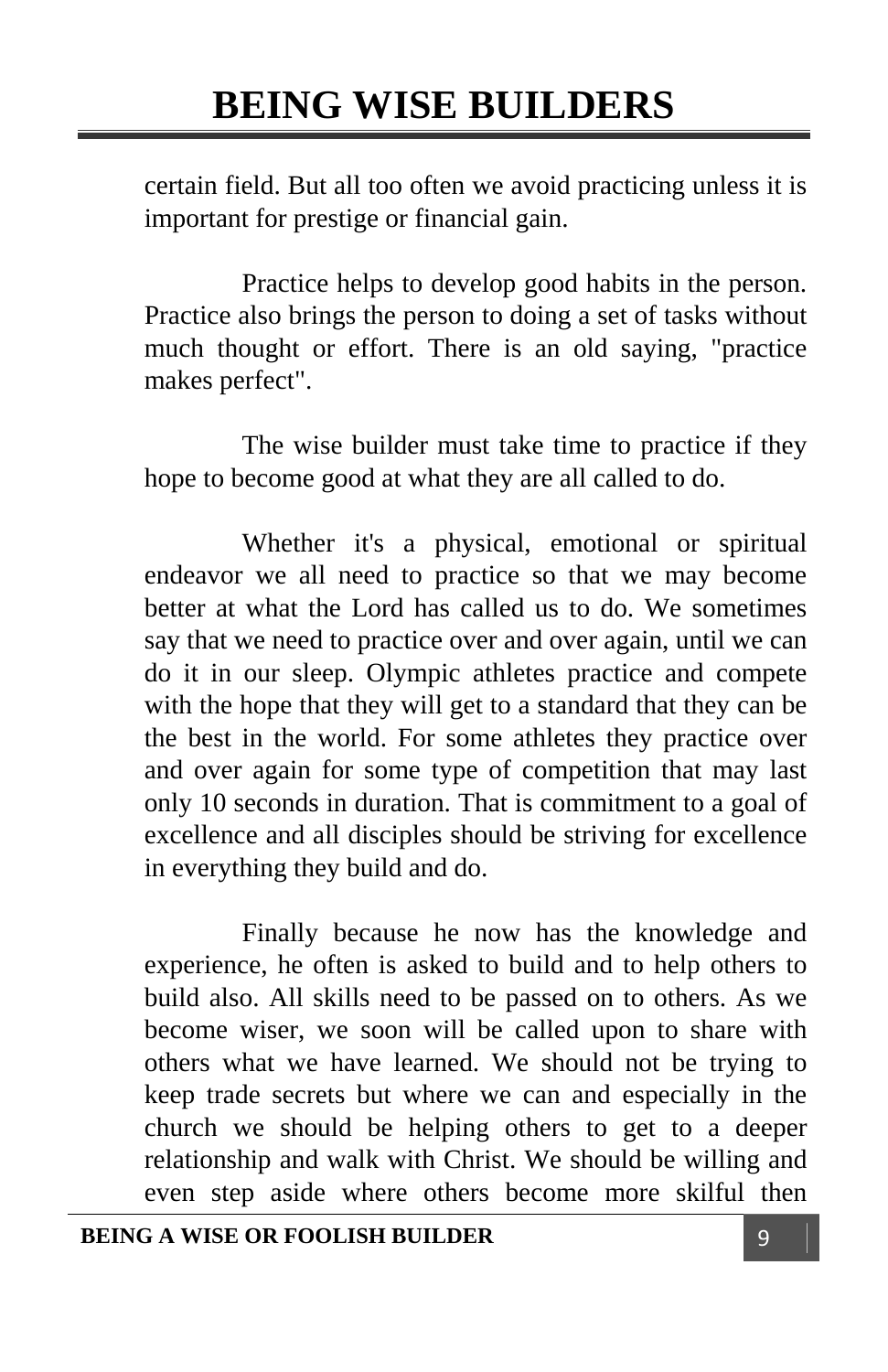ourselves. We do what we do for the benefit of Christ's body. We are not so much called to build an individual dwelling but a house for all believers, a place where we all can be interconnected to each other.

 What then makes a person a wise builder? I believe it comes by hearing, practicing and doing what has been laid out for us by the Bible. The Bible is the master plan and blueprint that we all as disciple need to build our lives on. Blueprints are key to being a wise builder. They show important details for all the different stages of building. The Bible should also be our blueprint for building our lives, plus those that God has brought into our life.

#### *How does this relate to our personal lives concerning our body, soul and spirit.*

The way this relates to us is that we need to have a plan that is Biblically sound, that over time we will get built up into a place of being a mature person for Christ. We should never be ashamed of what we have built. The key is to wait upon the Lord Jesus Christ and He will show us what and how to build our life for Him. We want to become a structure where others can find safety and peace. We as disciples should desire to become Christ's "servant builders".

#### **Secondly, A "Wise Builder" prepares a good foundation.**

 The next important thing when it comes to building is, to lay a good foundation. The foundation is the key to